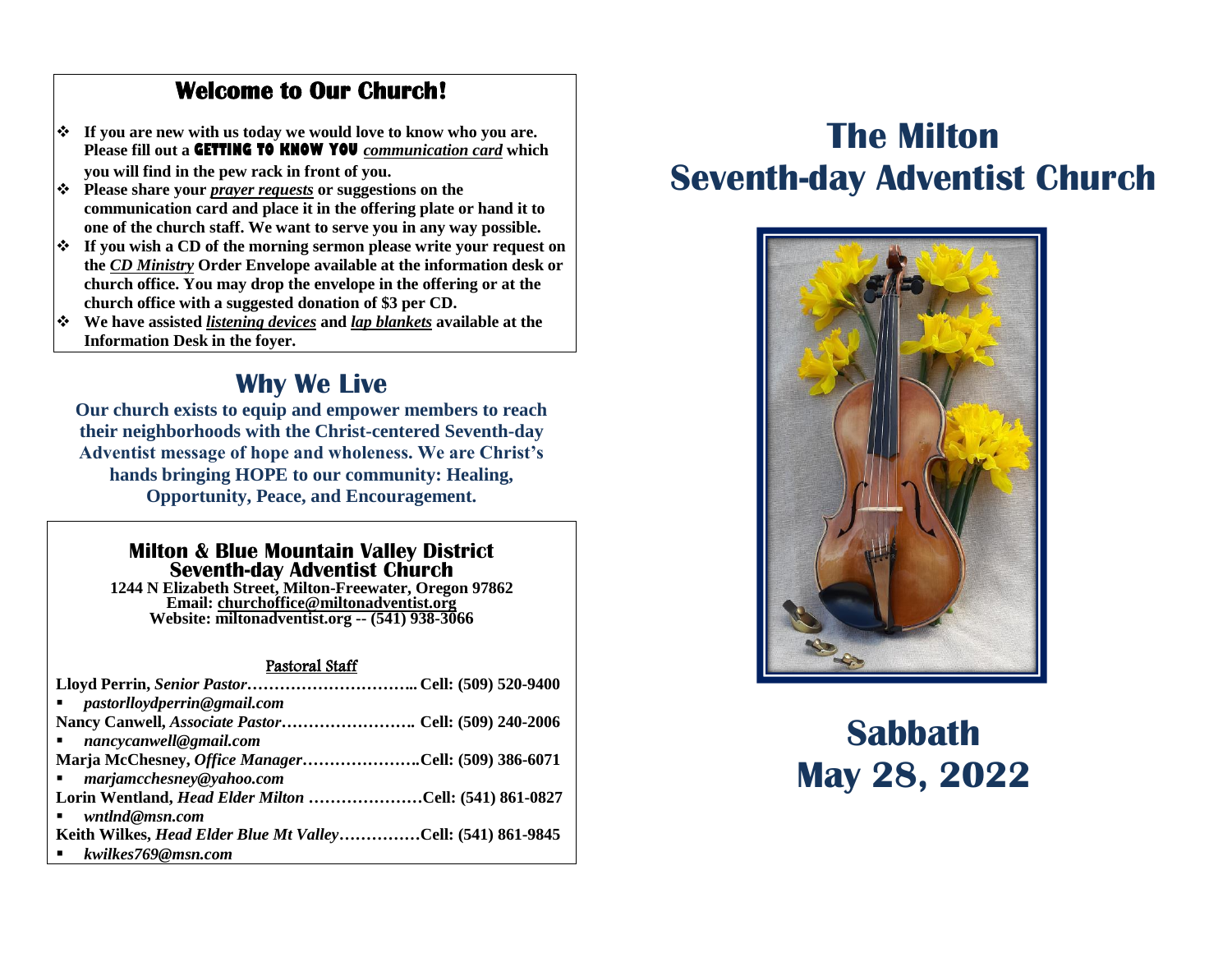# Bible Study Groups

### **9:30am – 10:30am**

Deep and lasting friendships grow out of the study of God's Word; that's what is so compelling about our Bible Study groups. We have classes for all age groups. Pick the one below that most fits your needs. May God bless you abundantly as you build your life on His eternal Word.

|    |                          | <b>Children's Classes</b> |                        |
|----|--------------------------|---------------------------|------------------------|
| 1. | For Kids ages 0-4        | Gretta Johnson            | <b>Beginners Room</b>  |
| 2. | <b>For Kids Kg-Prim</b>  | Vonnie Olesen             | Primary Room           |
| 3. | <b>For Our Juniors</b>   | Kara Hoel                 | Junior Room            |
|    |                          | <b>Adult Classes</b>      |                        |
| 1. | <b>Adult Bible Study</b> | Ed Taylor                 | <b>Youth Room</b>      |
| 2. | <b>Adult Bible Study</b> | Wentland/Murphy           | <b>Youth Chapel</b>    |
| 3. | <b>Adult Bible Study</b> | Nancy Stolz               | Sanctuary Side Room #1 |
| 4. | <b>Adult Bible Study</b> | Vaun Miller               | Sanctuary Side Room #6 |

### From the Pastor's Heart

It's probably the best-known text in the Bible: *"For God so loved the world that he gave his one and only Son, that whoever believes in him shall not perish but have eternal life"* (John 3:16).

This text is full of valuable words, but "whoever" really stands out to me. "Whoever" means that *anyone* who believes can be saved! Notice that the text doesn't say that the perfect shall not perish but have eternal life. It doesn't say that eternal life is a reward to those who work hard enough and obey all the rules. It doesn't say it's offered only to those who have been life-long Christians. And it doesn't say that God plays favorites and is only giving eternal life to people He really loves. No, the word is definitely, *whoever—*whoever believes in Him. **And that includes us all.**

#### **~ Pastor Nancy**

# Worship Service

"Arise, shine; For your light has come!" Isaiah 60:1 NKJV

### **10:45am – 12:15pm**

| <b>Prelude</b>                                                     |                                                                                    | "I Believe in Miracles" Violin Praise Orchestra |  |
|--------------------------------------------------------------------|------------------------------------------------------------------------------------|-------------------------------------------------|--|
| <b>Welcome &amp; Call to Worship</b><br>Church Alive               |                                                                                    | Lorin Wentland                                  |  |
| <b>UCC Bible Workers</b><br>٠                                      | <b>Worship in Giving "</b> He Never Failed Me Yet"<br>Children's Offering Received | Choir & Orchestra                               |  |
| <b>Worship in Prayer</b><br>Prayer                                 | "Golgatha"                                                                         | Violin Praise Orchestra<br>Yvonne Miller        |  |
| <b>Special Music</b>                                               | Children's Choir, Choir, Handbells, Brass Ensemble                                 | "God is Here! Violin Praise Orchestra,          |  |
| <b>Yvonne Miller</b><br><b>Scripture Reading:</b> Matthew 14:22-32 |                                                                                    |                                                 |  |
| <b>Congregational Song</b> "Master, the Tempest is Raging!"        |                                                                                    |                                                 |  |
| <b>Message</b>                                                     | <b>"Peace. Be Still. I AM"</b>                                                     | <b>Pastor Loren Fenton</b>                      |  |
| <b>Benediction</b>                                                 |                                                                                    | Pastor Loren Fenton                             |  |
| <b>Postlude</b>                                                    | "Great is Thy Faithfulness" Violin Praise Orchestra                                |                                                 |  |

**Praise Team:** Betty & Orville Wetzel **Pianist:** Gretta Johnson **Lead Deacon:** Ron Sjoboen **A-V Technician:** Todd Hoel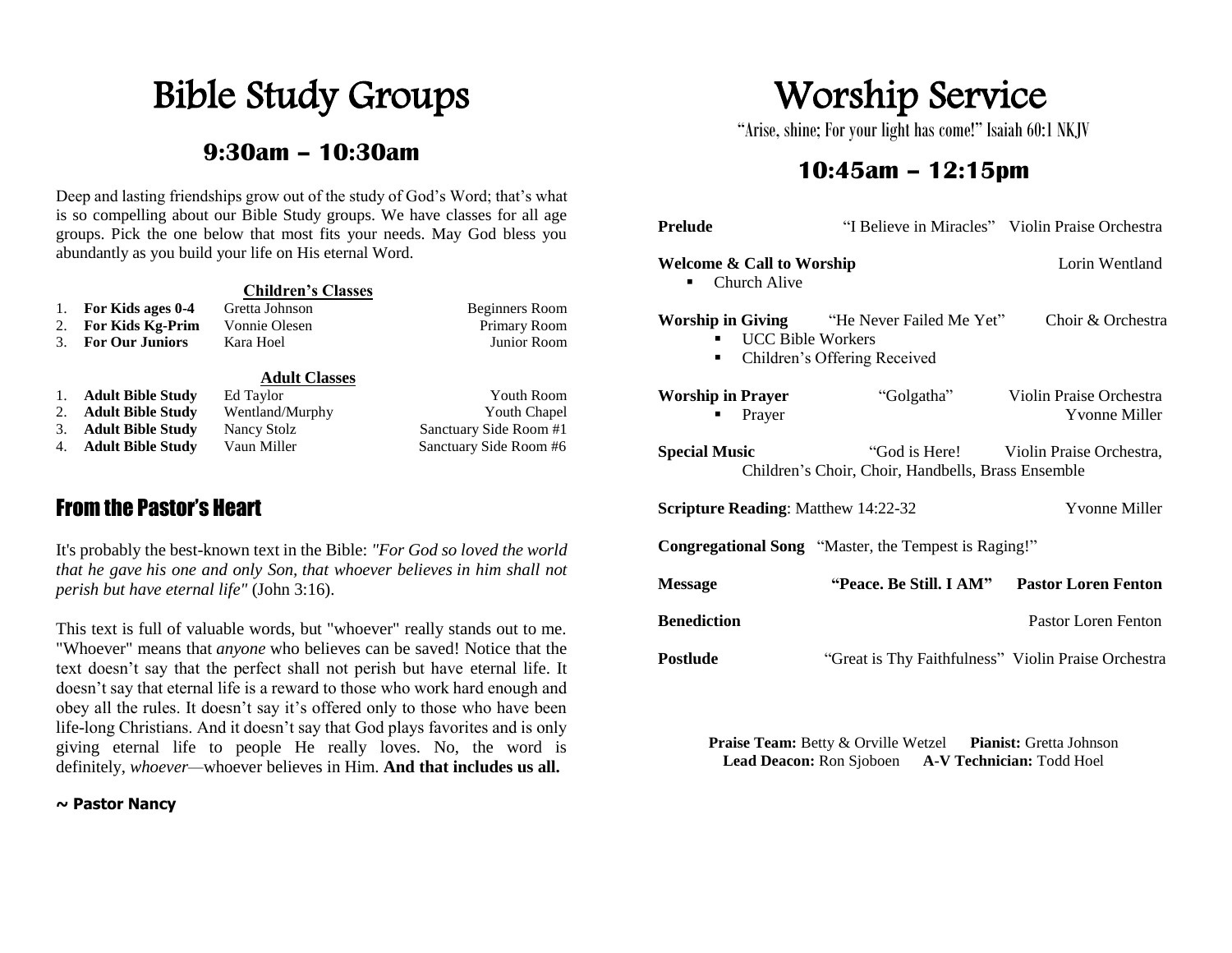## **News Notes**

#### **MILTON-STATELINE ADVENTIST SCHOOL**



**The Class of 2022** of Milton-Stateline Adventist School invite you to their eighth grade graduation at the Milton Seventh-day Adventist Church on Thursday, **June 2, at 6:30pm**. A reception will follow in the fellowship hall.

#### **TOLLGATE TORNADO FAMILY NEEDS HELP**

The Tollgate/Weston tornado this May 6 has made our home unlivable. I was home at the time and am so thankful for God's protection. It could have been so much worse! We are in need of a home to rent with at least 2 bedrooms that is dog friendly and has room to park our motor home during the winter months; assuming it may be a while before we can rebuild. We have one 8 year old, well behaved dog. Thank you for any direction you can give. Keep Looking Up! *Everly & Troy Batuik*

**UPPER COLUMBIA CONFERENCE CAMP MEETING – JUNE 16-18** Upper Columbia Conference Camp Meeting 2022, "His Soon Return: Getting Serious about the Second Coming," will be held at Spokane Valley Church from June 16-18. John Bradshaw, president and speaker of It Is Written, and David Jamieson, UCC president, are the main speakers. The King's Heralds will present a Sabbath afternoon concert. All programs will be in-person, but will also be livestreamed for those unable to attend. Free meals will be provided on Sabbath, but you must pre-register. For more information see [uccsda.org/campmeeting.](https://uccsda.us9.list-manage.com/track/click?u=835b280574dbed77db94a4f02&id=744d872d32&e=266c4e8326) Meal registration finishes June 10.

### **ADVENTIST RETIRED WORKERS**

All Adventist Retired Workers are invited to attend the last event of the season on **June 12, 2-4:00 p.m.** Rain or shine a summer potluck picnic, a la strawberry feed will occur! **RESERVATIONS ARE NEEDED.** For details please call Bona @ (509) 522-4848, or Juanita @ (509) 520-2813."



## **MILTON CHURCH CALENDAR**

| <b>Today, Sabbath, May 28</b> |                                                                 |  |
|-------------------------------|-----------------------------------------------------------------|--|
| 8:45am                        | Prayer time with the church Elders (Junior Room)                |  |
| 9:30am                        | Bible Study Groups for children and adults                      |  |
| 10:45am                       | Loren Fenton; Violin Praise Orchestra (Sanctuary/Facebook Live) |  |
| 12:30pm                       | Church Library open for checking books out by Thelma Fleshman   |  |
| 8:32pm                        | Sunset-Lev. 23:32                                               |  |
|                               | <b>Monday, May 30 MEMORIAL DAY</b>                              |  |
| 9am-12pm                      | <b>Church Office Closed</b>                                     |  |
| 10am-4pm                      | Thrift Store Closed (713 S Main St. Milton-Freewater)           |  |
| 6:30pm                        | Ministry Placement Team meeting (Sanctuary Side Room #6)        |  |
| <b>Tuesday, May 31</b>        |                                                                 |  |
| 7:00am                        | Prayer time (Church Lobby) Everyone welcome!                    |  |
| $9am-12pm$                    | Pastor Nancy Office Hours (Milton Church)                       |  |
| 9am-12pm                      | <b>Church Office Open</b>                                       |  |
| $7:00$ pm                     | AA Support Group (Fellowship Hall)                              |  |
| <b>Wednesday, June 1</b>      |                                                                 |  |
| 9am-12pm                      | Pastor Nancy Office Hours (Milton Church)                       |  |
| $9am-12pm$                    | <b>Church Office Open</b>                                       |  |
| 12 noon                       | <b>Church Bulletin Information Due</b>                          |  |
| $7:00$ pm                     | Prayer Meeting (Zoom)                                           |  |
| <b>Thursday, June 2</b>       |                                                                 |  |
| 7:00am                        | Prayer time (Church Lobby) Everyone welcome!                    |  |
| 9am-12pm                      | Pastor Nancy Office Hours (Milton Church)                       |  |
| $9am-12pm$                    | <b>Church Office Open</b>                                       |  |
| 10am-4pm                      | Thrift Store Open (713 S Main St. Milton-Freewater)             |  |
| 6:30 <sub>pm</sub>            | MSAS Graduation (MSAS Gym)                                      |  |
| <b>Friday, June 3</b>         |                                                                 |  |
| 8:38pm                        | Sunset—Lev. $23:32$                                             |  |
| <b>Sabbath, June 4</b>        |                                                                 |  |
| $8:45$ am                     | Prayer time with the church Elders (Junior Room)                |  |
| 9:30am                        | Bible Study Groups for children and adults                      |  |
| 10:45am                       | JAM Children's Church (Chapel)                                  |  |
| 10:45am                       | Pastor Nancy (Sanctuary/Facebook Live)                          |  |
| 12:30pm                       | Church Library open for checking books out by Thelma Fleshman   |  |
| 12:45pm                       | Fellowship Meal: Potluck style (Fellowship Hall)                |  |
| 8:38pm                        | Sunset-Lev. 23:32                                               |  |
| <b>Sunday, June 5</b>         |                                                                 |  |
| 3:00 <sub>pm</sub>            | Widow's Support Group Potluck (Shirley Sarve's home)            |  |